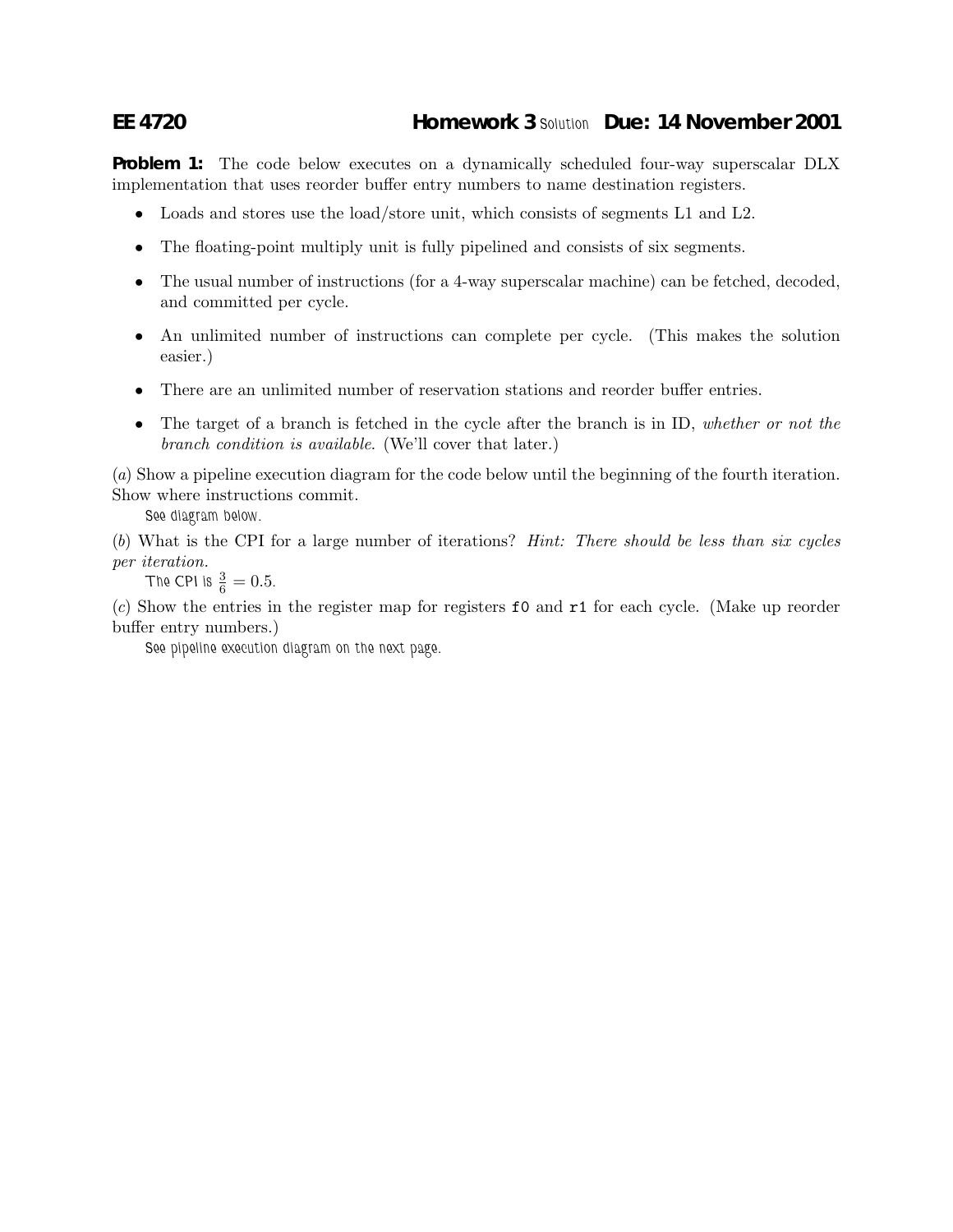! Solution LOOP: ! Cycle 0 1 2 3 4 5 6 7 8 9 10 11 12 13 14 15 ld f0, 0(r1) IF ID L1 L2 WC IF ID L1 L2 WB C IF ID L1 L2 WB C IF ID L1 L2 WB muld f0, f0, f2 IF ID RS RS M1 M2 M3 M4 M5 M6 WC IF ID RS RS M1 M2 M3 M4 M5 M6 WC IF ID RS RS M1 M2 M3 M4 M5 M6 WC IF ID RS RS M1 M2 M3 M4 M5 M6 WB  $sw 0(r1)$ , f0 IF ID L1 L2 WC IF ID L1 L2 WC IF ID L1 L2 WC addi r1, r1, #8 IF ID EX WB C IF ID EX WB C IF ID EX WB C sub r2, r1, r3 IF ID EX WB C IF ID EX WB C IF ID EX WB C bnez r2, LOOP IF ID RS B WB C IF ID RS B WB C IF ID RS B WB C ! Cycle 0 1 2 3 4 5 6 7 8 9 10 11 12 13 14 15 16 17 ID Map f0 1.0\* #7,8 #13,14 #19,20 #25,26 #32,#33 #38,39 r1 0x1000\* #10 0x1008 #22 0x1018 #34 0x1028 r1 #16 0x1010 #28 0x1020 #40 ! Note: Because of space restrictions r1 is shown on two lines. The ! first character of an entry is the cycle number for the entry. For ! example, 0x1008 is written in to the map at cycle 3 and #16 at cycle 4. Commit Map f0 1.0\* 10.0 10.0 11 20 22 30 33 r1 0x1000\* 0x1008 0x1010 0x1018 ! Cycle 0 1 2 3 4 5 6 7 8 9 10 11 12 13 14 15 16 17 \* Initial Values f0: 1.0 r1: 0x1000 f2: 1.1  $Mem[0x1000] = 10.0$  $Mem[0x1008] = 20.0$  $Mem[0x1010] = 30.0$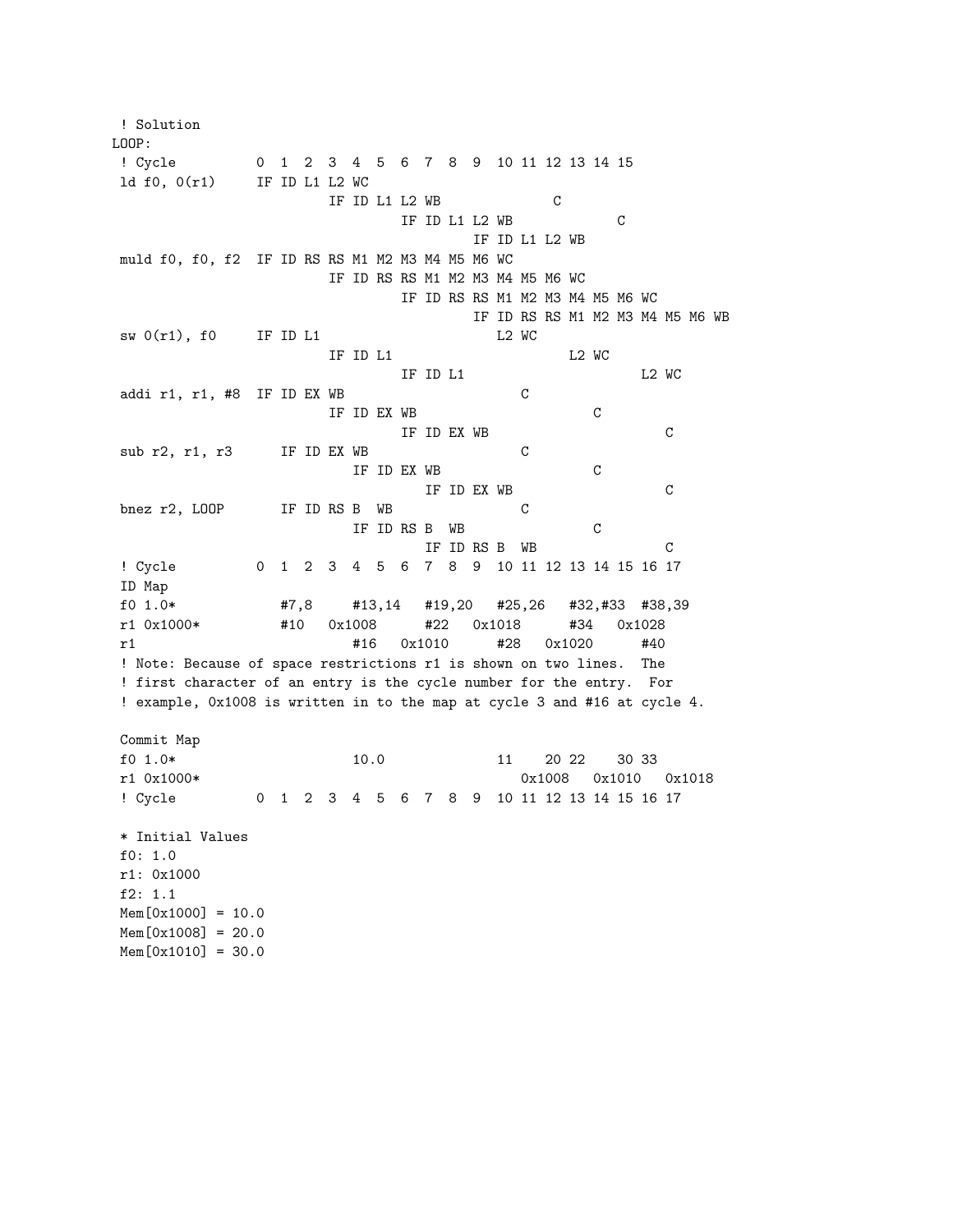(*d*) The first two instructions of the code below are different than the code above, the other instructions are identical. It runs on a system identical to the one above except that there are only 1000 reorder buffer entries. (That's actually a lot, but it's not unlimited.) What is the CPI for a large number of iterations? Is the CPI really lower in the period before reorder buffers are used up? If you can, solve the problem without drawing a complete pipeline execution diagram.

```
LOOP: ! LOOP = 0x1000
ld f4, 0(r1)
muld f0, f0, f4
sw 0(r1), f0
addi r1, r1, #8
 sub r2, r1, r3
bnez r2, LOOP
```
The CPI is  $\frac{6}{6}=1$ . Though iterations start every three cycles before the reorder buffer fills, the state of the system *is different at each start (in particular, the number of instructions waiting in the reorder buffer increases), and so one cannot base CPI on an iteration time of three cycles. The number of cycles per iteration is limited by the time needed to multiply, which is six.*

ld f0, 0(r1) muld f0, f0, f2 M1 M2 M3 M4 M5 M6 WC M1 M2 M3 M4 M5 M6 WC M1 M2 M3 M4 M5 M6 WC  $sw 0(r1)$ , f0 addi r1, r1, #8 sub r2, r1, r3 bnez r2, LOOP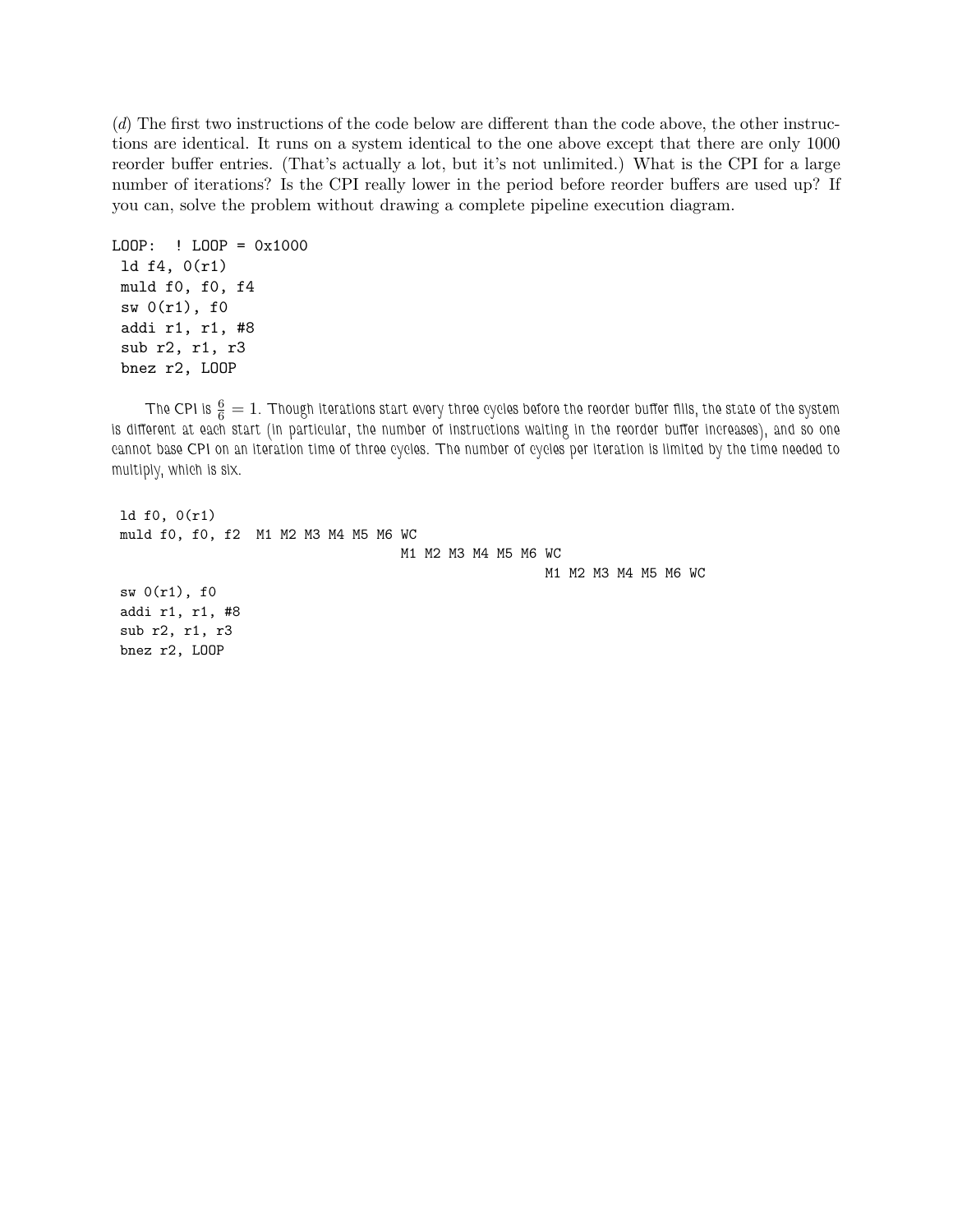**Problem 2:** When the MIPS program below starts register \$t0 holds the address of a string, the program converts the string to upper case.

(For MIPS documentation see <http://www.ece.lsu.edu/ee4720/mips32v1.pdf> and <http://www.ece.lsu.edu/ee4720/mips32v2.pdf>. Here are the relevant differences with DLX: branches and jumps are delayed (1 cycle). Some branch instructions compare two registers. Register \$0 works like DLX r0.)

LOOP:

```
lbu $t1, 0($t0)
addi $t0, $t0, 1
beq $t1, $0, DONE
slti $t2, $t1, 97 # < 'a'
bne $t2, $0 LOOP
slti t_2, t_1, 123 # 'z' + 1
beq $t2, $0, LOOP
addi $t1, $t1, -32
j LOOP
sb $t1,-1($t0)
```
DONE:

Convert the program to IA-64 assembly language using predicated instructions. (You're not expected to know it at this point.) IA-64 is described in the IA-64 Application Developer's Architecture Guide, available at <http://www.ece.lsu.edu/ee4720/ia-64.pdf>.

For this problem one can ignore alot of IA-64's features. Here is what you will need to know: IA-64 has 64 1-bit predicate registers, p0 to p63, which are written by cmp (compare) and other instructions. Predicates can be specified for most instructions, including cmp itself. See 11.2.2 for a description of how to use IA-64 predicates.

To solve the problem look at the following sections: 9.3, 9.3.1, and 9.3.2 (a brief description of where to place stops); 11.2.2 (predicate description and some more information on stops); and Chapter 7 (for instruction descriptions). The following instructions will be needed: cmp (compare, look at the normal [none] type) br (branch), load, store, and add.

- Use general-purpose registers r0-r31 and predicate registers p1-p63 in your solution. (There are 128 general-purpose registers, but those above r31 must be allocated.)
- Minimize the number of instructions per iteration assuming about half the characters are lower case.
- Use predicates to eliminate some branches.
- Make use of post-increment loads or stores.
- Pay attention to data type sizes.
- Show stops but do not show bundle boundaries. *Solution on next page.*